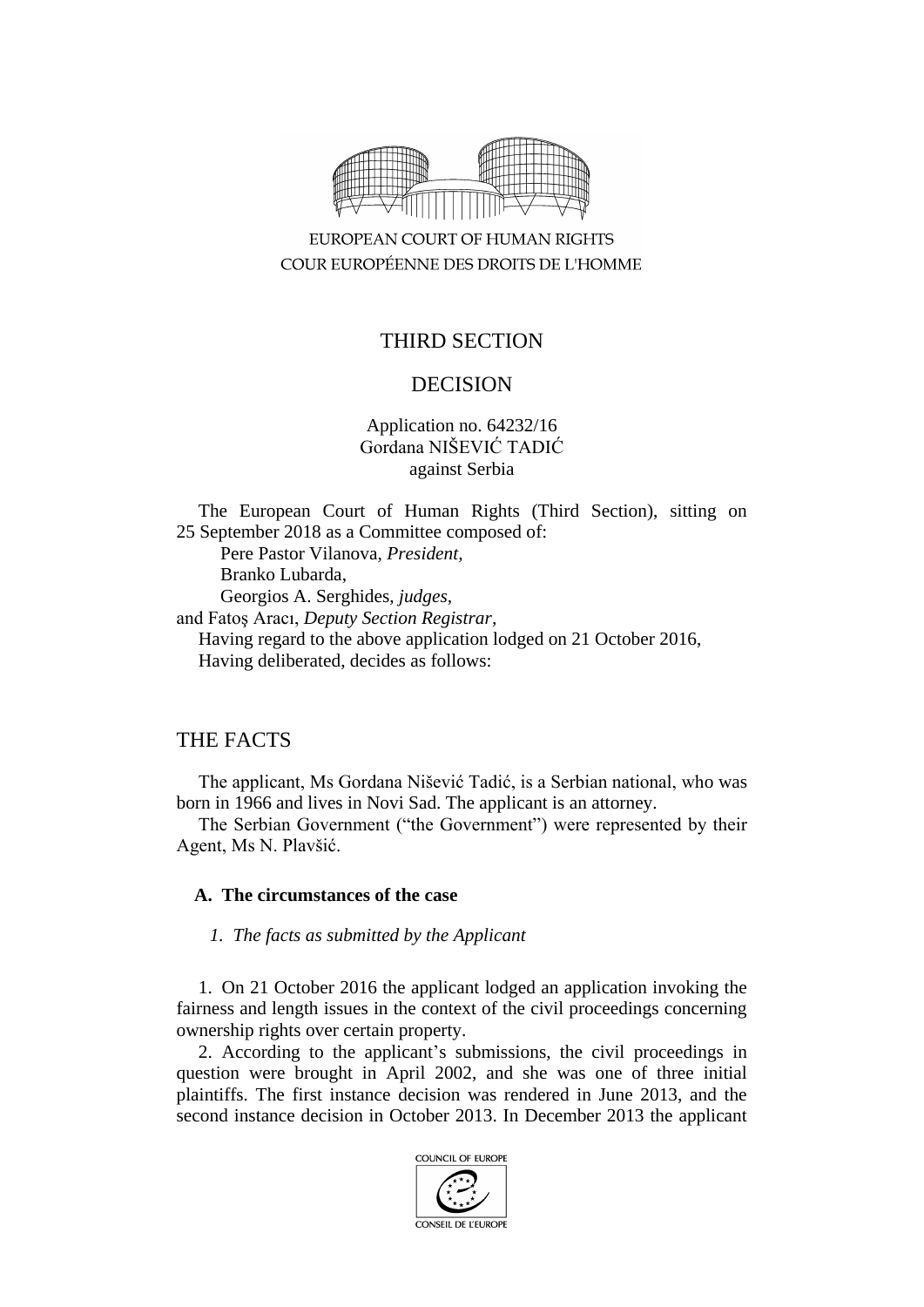lodged an appeal with the Constitutional Court, which court rendered its decision in April 2016. Before the Court the applicant complained under Article 6 and Article 1 of Protocol No. 1 about the fairness and the length of the civil proceedings, and sought compensation in the amount of 20,000 EUR.

### *2. The facts as submitted by the Government*

3. On basis of the facts and documents in the case file, the applicant's length complaint was communicated to the Government on 5 October 2017, while the fairness complaint was declared inadmissible upon communication. A friendly settlement in the amount of 3,000 euros was also proposed. The applicant accepted the friendly settlement, whereas the Government sent their observations.

4. In their submissions, however, the Government submitted that the impugned civil proceedings had indeed been initiated in 2002, but only by two plaintiffs, A.H. and M.H.V., excluding the applicant. It was only in November 2011 that the applicant informed the first instance court that she would join the proceedings as the third plaintiff, which was acknowledged and accepted at the hearing held in March 2013. In support of these claims, the Government submitted copies of the applicant's submission of November 2011 and of the minutes of the hearing held in March 2013. Additionally, the Government submitted that the decision of the Constitutional Court of April 2016 did not concern the applicant. The Constitutional Court instead decided upon the applicant's complaints later, in October 2017. In support of this claim the Government submitted a copy of the Constitutional Court's decision of 31 October 2017.

### COMPLAINT

The applicant complained that the length of civil proceedings had been incompatible with the "reasonable time" requirement.

### THE LAW

5. The Government, nevertheless, did not raise the question of the applicant's abuse of her right to lodge an application. In their observations the Government submitted that the applicant had failed to raise her length complaint and a request for non-pecuniary damage properly in her constitutional appeal, and that the impugned civil proceedings in the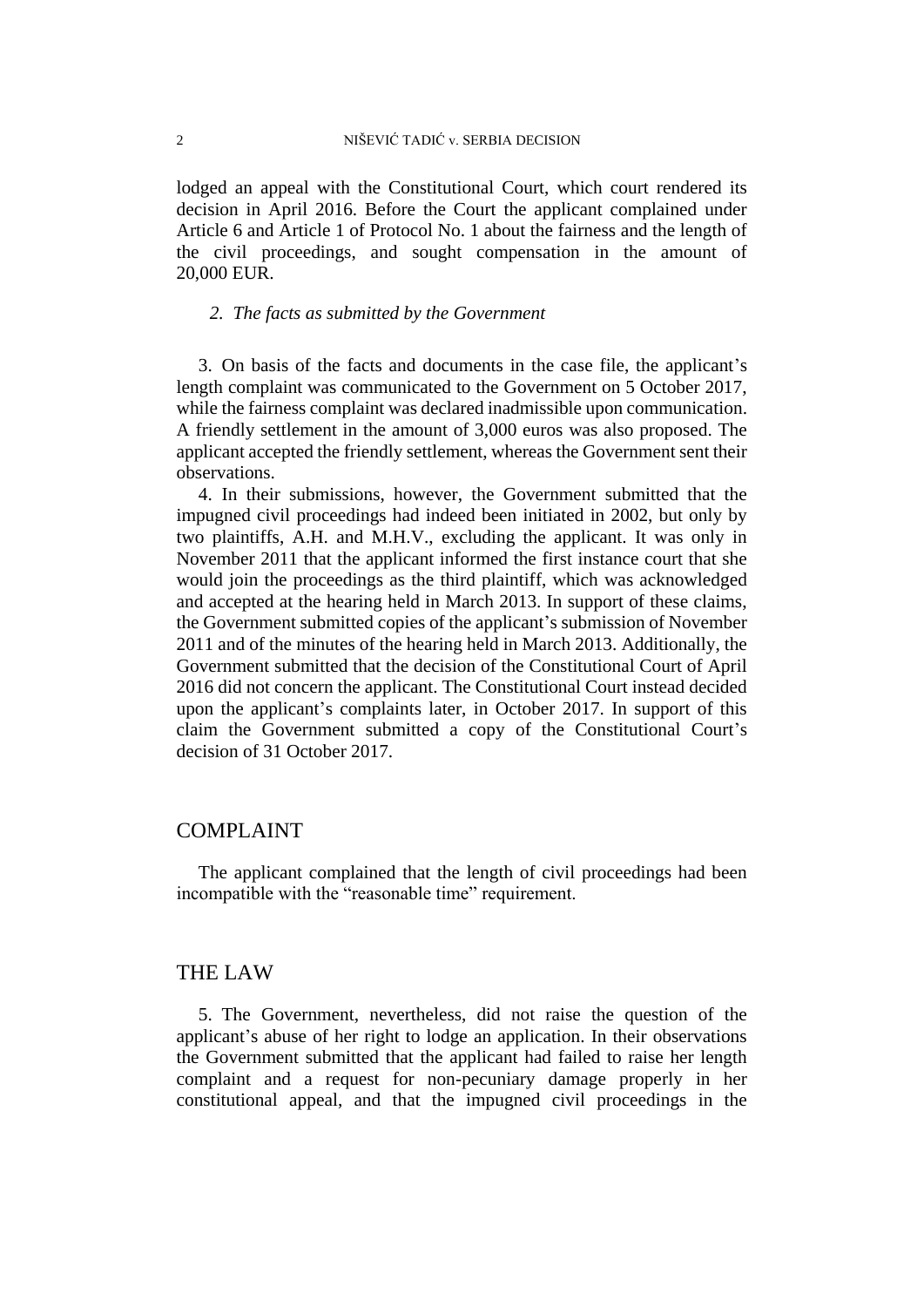applicant's case lasted only two years, and that, therefore, the length complaint was unfounded.

6. In her reply to the Government's observations the applicant submitted that they were without significance ("*bez značaja*") and that she properly exhausted all available remedies at the domestic level. She also submitted a request for non-pecuniary damage in the amount of 3,000 euros.

7. The Court recalls that Article 35 § 3 (a) of the Convention allows it to declare inadmissible any application that it considers to be "an abuse of the right of individual application".

8. In the *S.A.S.* judgment (*S.A.S. v. France* [GC], no. 43835/11, ECHR 2014 (extracts)) the Grand Chamber held as follows:

"66. The Court reiterates in this connection that the implementation of ... [Article 35 § 3 (a)] ... is an "exceptional procedural measure" and that the concept of "abuse" refers to its ordinary meaning, namely, the harmful exercise of a right by its holder in a manner that is inconsistent with the purpose for which such right is granted (see *Miroļubovs and Others v. Latvia*, no. 798/05, § 62, 15 September 2009). In that connection, the Court has noted that for such "abuse" to be established on the part of the applicant it requires not only manifest inconsistency with the purpose of the right of application but also some hindrance to the proper functioning of the Court or to the smooth conduct of the proceedings before it (ibid., § 65).

67. The Court has applied that provision in four types of situation (see *Miroļubovs and Others*, cited above, §§ 62-66). First, in the case of applications which were knowingly based on untrue facts (see *Varbanov v. Bulgaria*, no. 31365/96, § 36, ECHR 2000-X), whether there had been falsification of documents in the file (see, for example, *Jian v. Romania* (dec.), no. 46640/99, 30 March 2004) or failure to inform the Court of an essential item of evidence for its examination of the case (see, for example, *Al-Nashif v. Bulgaria*, no. 50963/99, § 89, 20 June 2002, and *Kerechashvili v. Georgia* (dec.), no. 5667/02, 2 May 2006) or of new major developments in the course of the proceedings (see, for example, [*Gross v. Switzerland* [GC], no. 67810/10, §§ 35 and 36, ECHR 2014, and] *Predescu v. Romania*, no. 21447/03, §§ 25-27, 2 December 2008). Secondly, in cases where an applicant had used particularly vexatious, contemptuous, threatening or provocative expressions in his correspondence with the Court (see, for example, *Řehák v. the Czech Republic* (dec.), no. 67208/01, 18 May 2004). Thirdly, in cases where an applicant had deliberately breached the confidentiality of negotiations for a friendly settlement (see, for example, *Hadrabová and Others v. the Czech Republic* (dec.), nos. 42165/02 and 466/03, 25 September 2007, and *Deceuninck v. France* (dec.), no. 47447/08, 13 December 2011). Fourthly, in cases where applicants had repeatedly sent quibbling and manifestly ill-founded applications resembling an application they had previously lodged that had been declared inadmissible (see *Anibal Vieira & Filhos LDA and Maria Rosa Ferreira da Costa LDA v. Portugal* (dec.), nos. 980/12 and 18385/12, 13 November 2012; see also the Commission decisions *M. v. the United Kingdom*, no. 13284/87, 15 October 1987, and *Philis v. Greece*, no. 28970/95, 17 October 1996)."

9. Turning to the present case, the Court notes that the absence of the Government's initial objection as regards the abuse of the right of petition does not preclude it from examining the matter *proprio motu*. It is, indeed, for the Court itself and not the respondent Government to monitor compliance with the procedural obligations imposed by the Convention and its Rules on